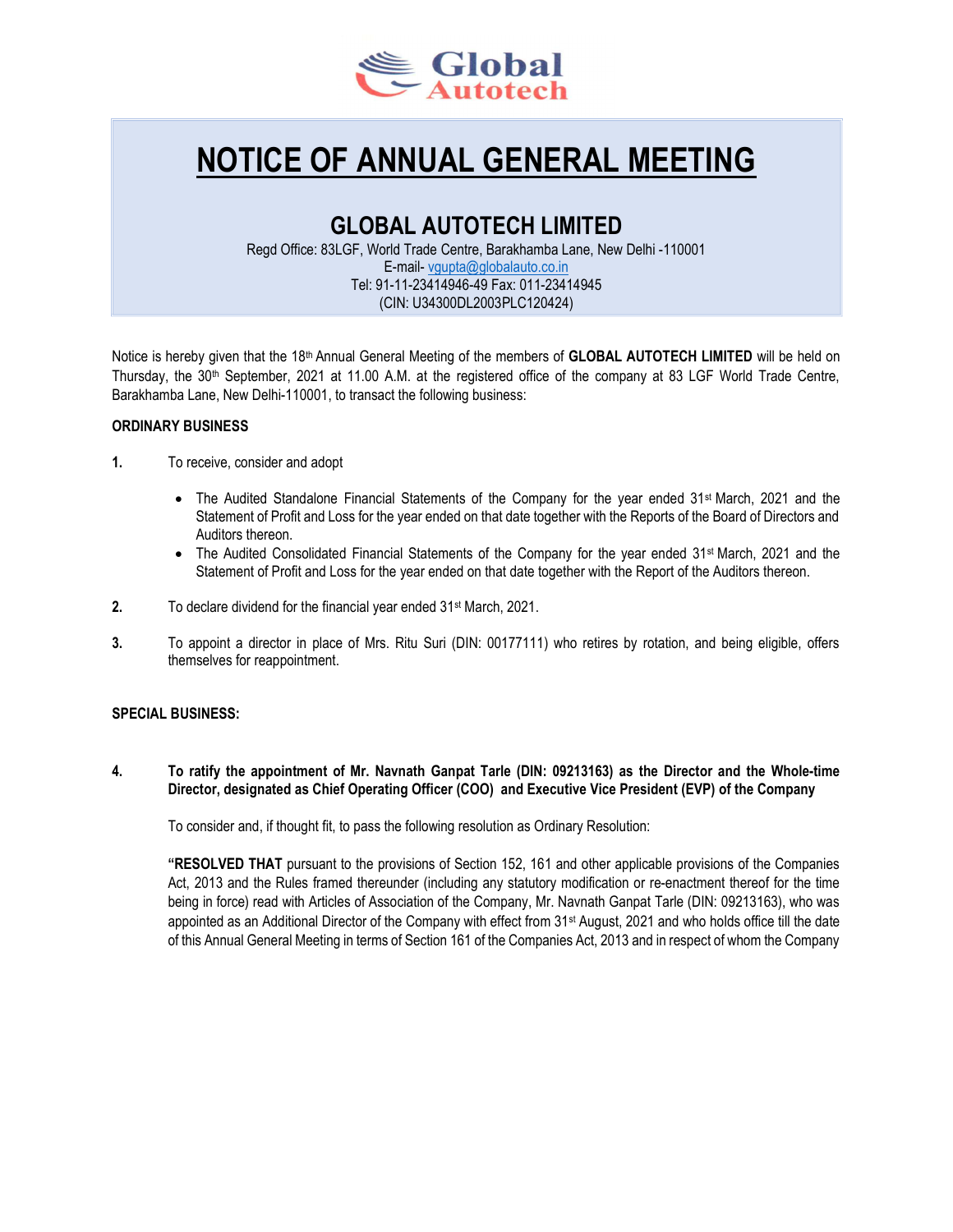

has received the recommendation from the Nomination & Remuneration Committee of the Company for his directorship pursuant to Section 160 of the Companies Act, 2013, be and is hereby appointed as a Director of the Company.

RESOLVED FURTHER THAT in accordance with the provisions of Sections 196, 197, 203 and other applicable provisions, if any of the Companies Act, 2013 (including any statutory modification or re-enactment thereof for the time being in force) (the "Act") read with Schedule V to the Act and the Companies (Appointment and Remuneration of Managerial Personnel) Rules, 2014, approval of the Members of the Company be and is hereby accorded for the appointment of Mr. Navnath Ganpat Tarle (DIN: 09213163) as the Whole-time Director, designated as Chief Operating Officer (COO) and Executive Vice President (EVP) of the Company, for a period of 3 (three) years with effect from  $31st$ August, 2021 up to 30<sup>th</sup> August, 2024 upon the terms & conditions of appointment including the payment of remuneration, perquisites & other benefits, as set out in the Explanatory Statement annexed to the Notice convening this Meeting, with liberty to the Board of Directors (including its Committee thereof) to alter and vary the terms & conditions of the said Appointment in such manner as may be deemed fit in accordance with the relevant provisions of the Act and the Articles of Association of the Company.

RESOLVED FURTHER THAT the Board of Directors of the Company be and are hereby authorised to revise the remuneration of Mr. Navnath Ganpat Tarle (DIN: 09213163) from time to time to the extent the Board of Directors may deem appropriate, provided that such revision is within the overall limits of the managerial remuneration as prescribed under the Companies Act, 2013 read with Schedule V thereto, and/or any guidelines prescribed by the Government from time to time and the Articles of Association of the Company.

RESOLVED FURTHER THAT any Director, Chief Financial Officer (CFO), and Company Secretary of the Company be and are hereby severally authorised to do all such acts, deeds, matters and things as he may, in its absolute discretion, deem necessary, proper or desirable and to settle any questions, difficulties or doubts that may arise in this regard and to execute all documents, applications, returns and writings as may be necessary, proper, desirable or expedient."

## 5. To ratify and approve the remuneration of the Cost Auditors for the financial year 2021-2022.

To consider and if thought fit, to pass with or without modification (s), following resolution as Ordinary Resolution.

"RESOLVED THAT pursuant to the provisions of Section 148 and other applicable provisions, if any, of the Companies Act, 2013 read with the Companies (Audit and Auditors) Rules, 2014, the remuneration payable to M/s. Chandra Wadhwa & Co, Cost & Management Accountants appointed by the Board of Directors of the Company to conduct the audit of the cost records of the Company for the financial year 2021-22 amounting to Rs. 1,30,340 plus applicable tax, travelling and other out-of-pocket expenses incurred by them in connection with the aforesaid audit, be and is hereby ratified and confirmed."

RESOLVED FURTHER THAT Mrs. Ritu Suri (DIN: 00177111), Director or Company Secretary of the Company be and are hereby severally authorized to settle any question, difficulty or doubt, that may arise in giving effect to this resolution and to do all such acts and things as may be considered necessary and expedient for the purpose of giving effect to this resolution."

On the Order of the Board

Charumita Bhutani

Place: New Delhi **Company Secretary** Dated: 2<sup>nd</sup> September, 2021 **Membership No. 64664** Membership No. 64664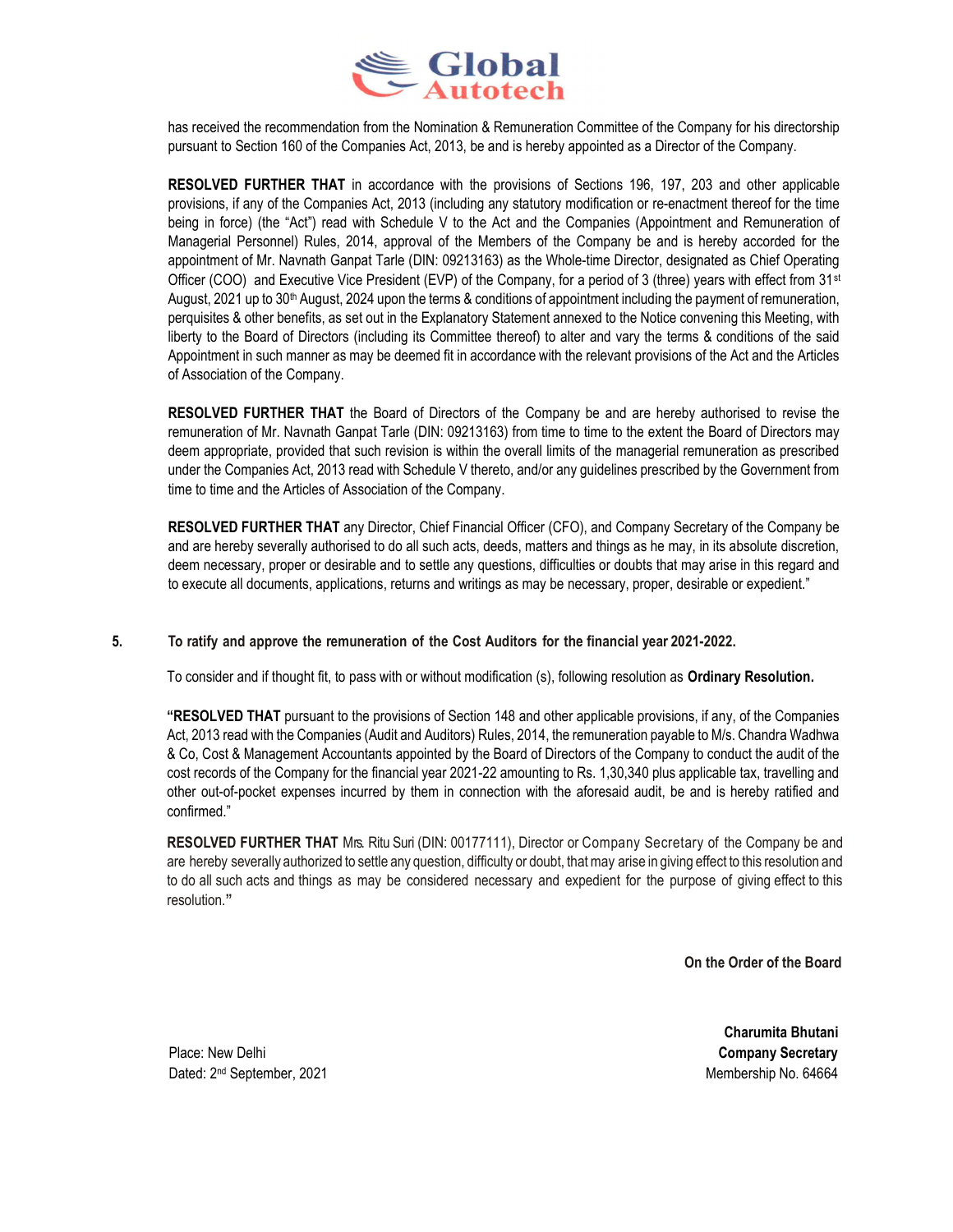

#### Notes:

- 1 An explanatory statement pursuant to the Section 102 of the Companies Act, 2013, setting out the details relating to the Special Business at the Meeting, is enclosed herewith as Annexure-1.
- 2 Corporate members intending to send their authorised representatives to attend the meeting are advised to send a duly certified copy of the Board Resolution authorizing their representative to attend and vote at the meeting
- 3 An explanatory statement pursuant to the Section 102 of the Companies Act, 2013, setting out the details relating to the Special Business at the Meeting, is enclosed herewith as Annexure-1.
- 4 Corporate members intending to send their authorised representatives to attend the meeting are advised to send a duly certified copy of the Board Resolution authorizing their representative to attend and vote at the meeting.
- 5 A member entitled to attend and vote is entitled to appoint a proxy or proxies to attend and vote on behalf of himself/herself and that proxy need not be a member of the Company.
- 6 In order for the proxies to be effective, the proxy forms as enclosed herewith as Annexure-2, duly completed and stamped should reach or must be deposited not later than forty eight (48) hours at the registered office of the Company before the meeting.
- 7 All the shareholders attending the meeting in person or by proxy are requested to complete the Attendance slip in the form as enclosed herewith as Annexure-3 and hand it over at the entrance of the meeting hall.
- 8 Please find enclosed route map containing complete particulars and prominent land mark for easy location of the venue of the meeting to be held at the registered office of the Company as required under the Secretarial Standard 2 on General Meetings, is enclosed herewith as Annexure-4.
- 9 During the period beginning 24 hours before the time fixed for the commencement of the meeting and ending with the conclusion of the meeting, a member would be entitled to inspect the proxies lodged at any time during the business hours of the Company, provided that not less than three days of notice in writing is given to the Company
- 10 All Statutory records and registers, as are required to be kept for inspection under the Companies Act, 2013, shall be available for inspection by the members at the registered office of the Company during 10.00 A.M. to 6.00 P.M. on all working days and shall be accessible to the person attending the meeting.
- 11 The documents of the Company will be sent in electronic form to those Members who have registered their e-mail address with the Company. The Company will further continue to send all such documents by electronic mail / in electronic form, which Members may kindly note. However, in case a Member wishes to receive physical copy of the said documents, he is requested to send an e-mail to concerned members duly quoting his Folio number and email ID.
- 12 Secretarial Standards on General Meeting (SS-2) has been adhered to, in convening the Annual General Meeting.
- 13 In case of any queries or grievances, Members may contact the following official:
	- Ms. Charumita Bhutani (Company Secretary) Contact No. - +91-8295233493 E-mail Id- csglobal@globalauto.co.in
	- Mr. Vishnu Kumar Gupta [Chief Financial Officer (CFO)] Contact No. - +91-9910120039 Email Id- vgupta@globalauto.co.in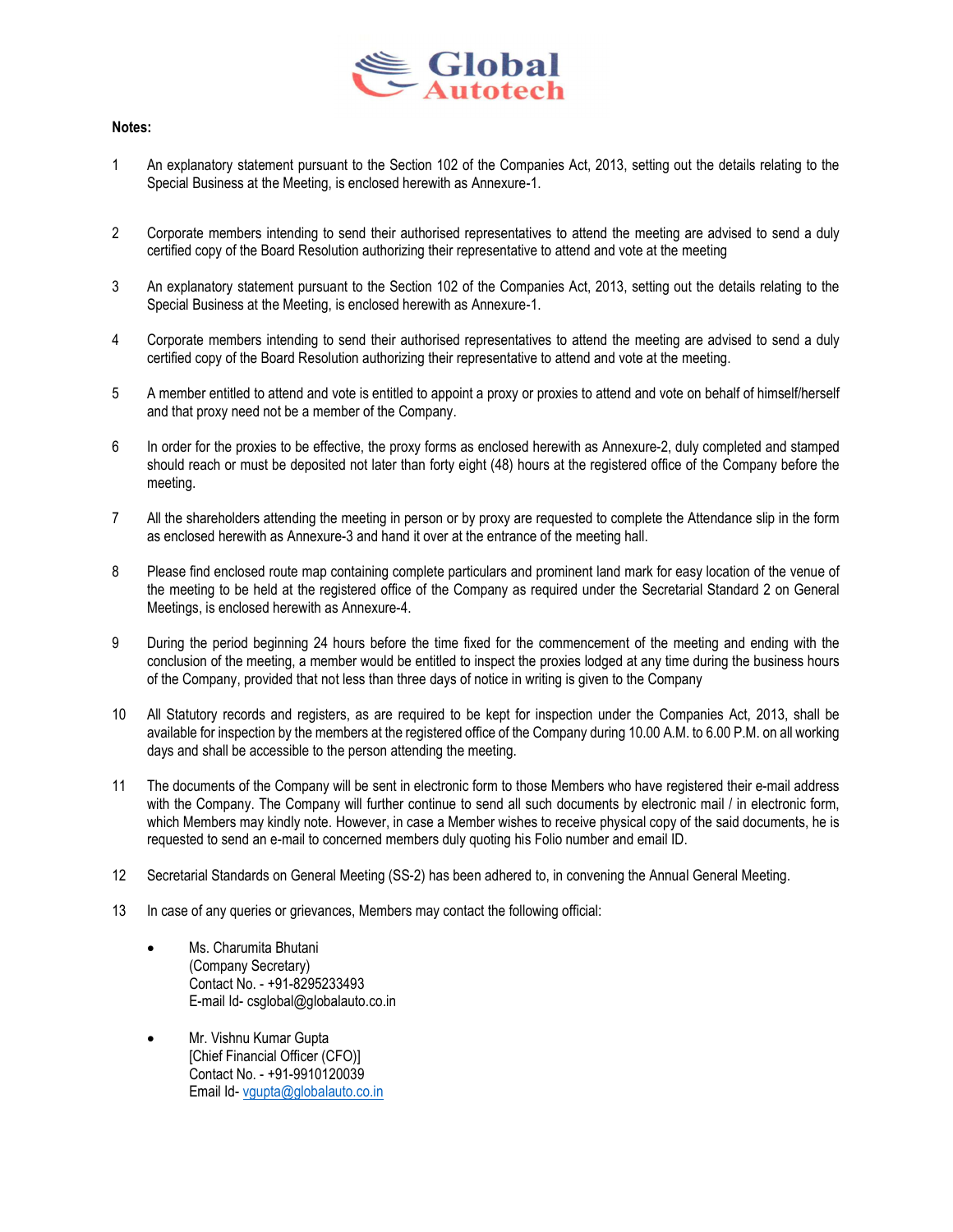

# EXPLANATORY STATEMENT IN RESPECT OF THE SPECIAL BUSINESS PURSUANT TO SECTION 102 OF THE COMPANIES ACT, 2013

### ITEM NO.04

The Members may note that Mr. Navnath Ganpat Tarle was appointed as Chief Operating Officer (COO) and Executive Vice President (EVP) of the Company in the year 2019 and thus he is associated with the Company for over 2.5 years and has over 27 years of rich and insightful industry experience in the manufacturing space, operations Excellence, R&D and marketing as well. He is Master black belt in Six sigma and extensively worked in Lean Management, Due diligence Merger & Acquisition.

The Board of Directors on the recommendation of Nomination and Remuneration Committee have appointed Mr. Navnath Ganpat Tarle (DIN: 09213163) as an Additional Director and Whole-time Director, designated as Chief Operating Officer (COO) and Executive Vice President (EVP) of the Company under Section 161(1) of the Act and the Articles of Association in their meeting held on 31st August, 2021 with the immediate effect. In terms of Section 161(1) of the Act, Mr. Navnath Ganpat Tarle holds office only up to the date of the forthcoming Annual General Meeting (AGM) and is eligible for appointment as a Director. The Company has received a Notice under Section 160(1) of the Act from a Member signifying his intention to propose Mr. Tarle's appointment as a Director.

The Board has also appointed Mr. Navnath Ganpat Tarle as the Whole-time Director, designated as Chief Operating Officer (COO) and Executive Vice President (EVP) of the Company for a period of three years from 31<sup>st</sup> August, 2021 up to 30<sup>th</sup> August, 2024, upon the terms & conditions hereinafter indicated, subject to approval of the Members.

Mr. Navnath Ganpat Tarle, aged 46 years approximately, is a DME (Mechanical Engineering) , Executive Post Graduate Diploma in Operations Management and Honorary Doctorate for Excellence in Management

The principal terms and conditions of appointment of Mr. Navnath Ganpat Tarle as the Whole-time Director, designated as Chief Operating Officer (COO) and Executive Vice President (EVP) are as follows:

- 1 Period of Appointment: Three years commencing from 31st August, 2021.
- 2 Remuneration: In consideration of the performance of his duties, the Company shall pay to Mr. Navnath Ganpat Tarle the following remuneration with such increments as may be approved by the Board from time to time. The gross remuneration shall be categorized as follows:-
	- (a) Basic Salary: In the range of Rs. 2,00,000/- per month to Rs. 2,50,000/- per month. The increment as and when approved by the Board shall be merit based and will take into account the performance as COO and EVP as well.
	- (b) House Rent Allowance (HRA): 50% of the Basic Salary.
	- (c) Perquisites & Allowances: Other Allowances and perquisites like Education Allowances, Special Allowance(s), Washing Allowance(s), Medical Re-imbursements, Contribution to Provident Fund, Gratuity, Leave and Leave encashment etc. and other allowances for such amount as per the rules and policies of the Company. Performance Incentives (Variable) as per the rules and policies of the Company.
	- (d) Amenities: Conveyance facilities, Telephone, internet, and other communication facilities as the rules and policies of the Company.
- 3 The Perquisites shall be evaluated as per Income Tax Rules, wherever applicable and in absence of any such rule, perquisites shall be evaluated at actual cost.
- 4 Overall Remuneration: The aggregate of Basic Salary, HRA, Perquisites & Allowances, Performance Incentive, Amenities in any one financial year shall not exceed the limits prescribed under Section 197, 198 and other applicable provisions of the Companies Act, 2013, read with Schedule V to the said Act or any modifications or re-enactment for the time being in force.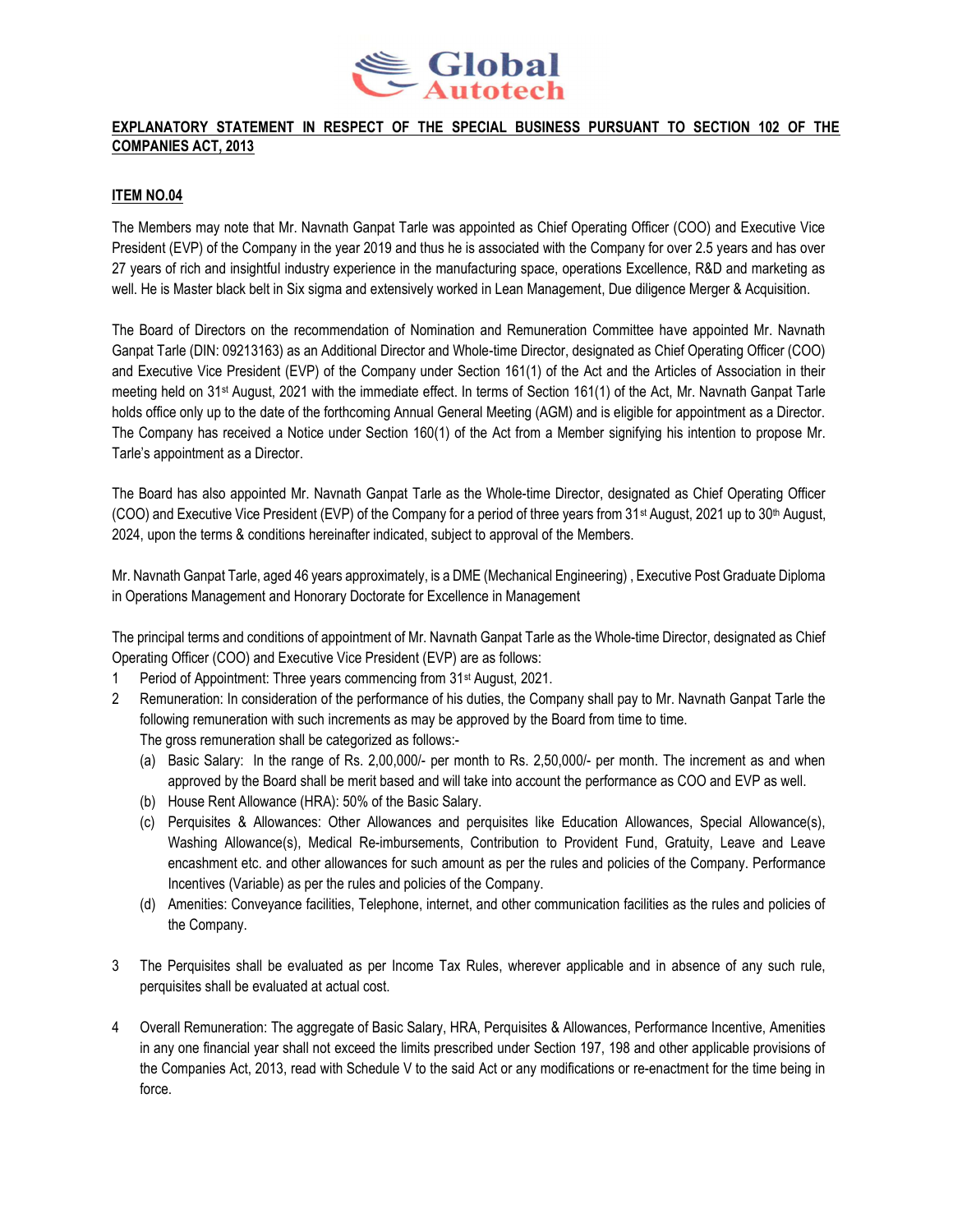

- 5 Minimum Remuneration: In the event of loss or inadequacy of profits in any financial year during the currency of tenure of service of the COO and EVP, the payment of Basic Salary, HRA, Perquisites & Allowances, Performance Incentive, Amenities shall be governed by the limits prescribed under Section II of Part II of Schedule V of the Companies Act, 2013 as may for the time being be in force.
- 6 Income-Tax in respect of the above remuneration will be deducted at source as per the applicable Income Tax Laws / Rules.
- 7 COO and EVP shall carry-out such functions, exercise such powers and perform such duties as the Board of Directors of the Company shall from time to time in its absolute discretion determine and entrust to him.
- 8 The terms & conditions of appointment and the payment of remuneration to COO and EVP, may be varied, altered, increased, enhanced or widened from time to time by the Board as it may in its discretion deem fit and in accordance with the provisions of the Companies Act, 2013 or any amendments made hereafter in this regard, the Articles of Association of the Company and within the overall approval given by the Shareholders.
- 9 The above may be treated as a written memorandum setting out the terms & conditions of appointment of Mr. Navnath Ganpat Tarle under Section 190 of the Act.
- 10 The Nomination & Remuneration Committee and the Board of Directors are of the opinion that Mr. Navnath Ganpat Tarle's vast knowledge and varied experience will be of great value to the Company and has recommended the Resolution at Item No. 4 of this Notice relating to his appointment as Whole-time Director, designated as COO and EVP of the Company for a period of three years w.e.f. 31<sup>st</sup> August, 2021 upto 30<sup>th</sup> August, 2024 as an Ordinary Resolution for your approval.

In compliance with the provisions of Sections 196, 197, 203 and other applicable provisions of the Act, read with Schedule V to the Act, the terms of remuneration specified above are now being placed before the Members for their approval.

Except, Mr. Navnath Ganpat Tarle, none of the other Directors, Key Managerial Personnel or their relatives are concerned or interested in the Resolution at Item No. 4 of the Notice. Mr. Tarle is not related to any other Director or Key Managerial Personnel (KMP) of the Company.

The Board recommends the Ordinary Resolution as set out in Item No. 4 of the Notice for the approval by the Members.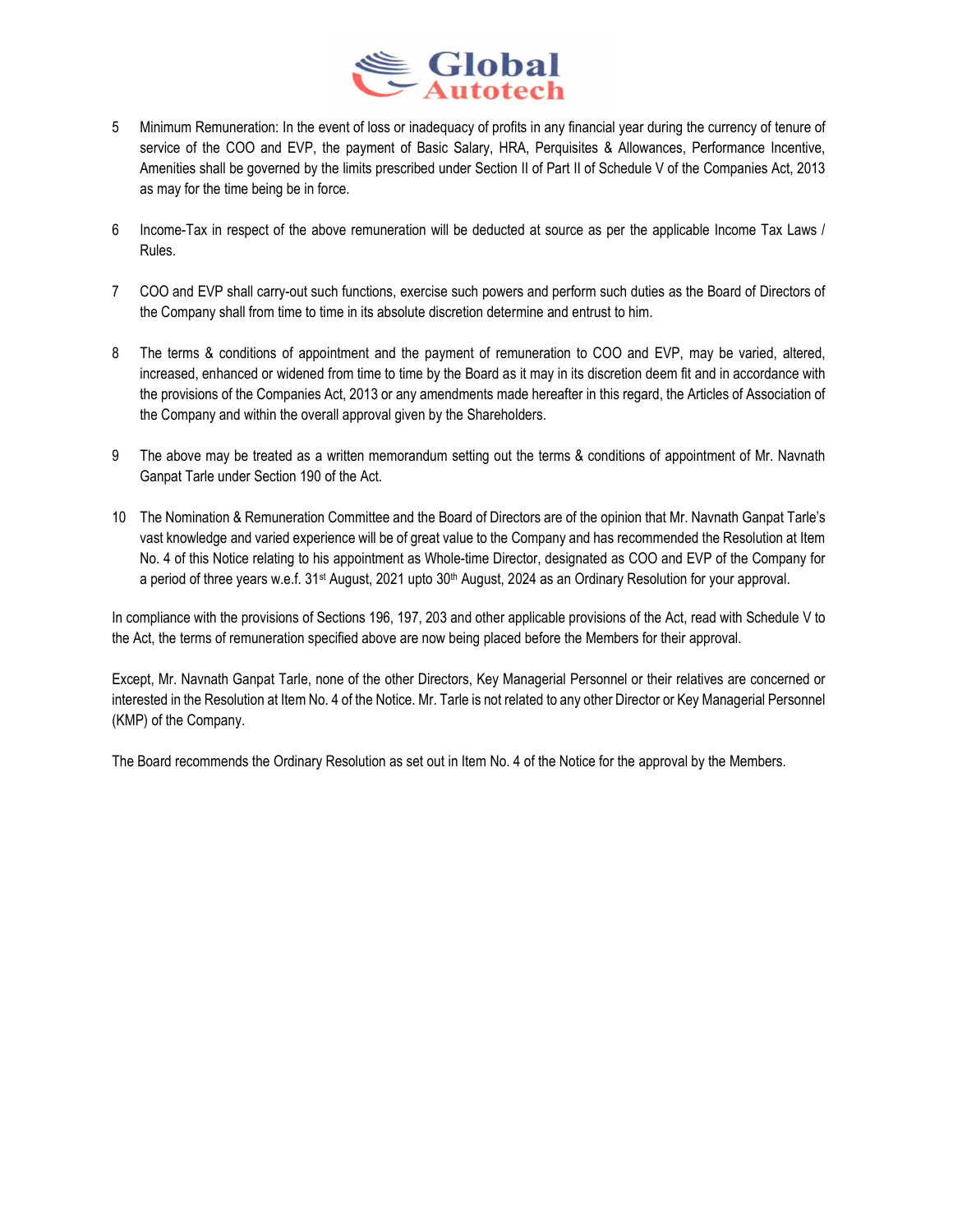

# **ITEM NO-05**

#### To ratify and approve the remuneration of the Cost Auditors for the financial year 2021-22.

In accordance with the provisions of Companies (Cost Records and Audit) Rules, 2014, the Company is required to get its Cost Records audited from a qualified Cost Accountant. The Board of Directors at its meeting held on 31st August, 2021, on the recommendation of Audit Committee, approved the appointment and remuneration of M/s. Chandra Wadhwa & Co., Cost & Management Accountants, to conduct the audit of the cost records of the Company for the financial year 2021-22.

In terms of the provisions of Section 148 of the Companies Act, 2013 read with the Companies (Audit and Auditors) Rules, 2014, the remuneration payable to Cost Auditor is to be ratified by the Members of the Company. Accordingly, the Members are requested to ratify the remuneration payable to the Cost Auditor for the financial year 2021-22 as set out in the resolution for aforesaid services to be rendered by them.

The Board of Directors recommends the resolution at Item No. 5 of this Notice for your approval.

None of the Directors, Key Managerial Personnel and relatives thereof has any concern or interest, financial or otherwise in the resolution at Item No. 5 of this Notice.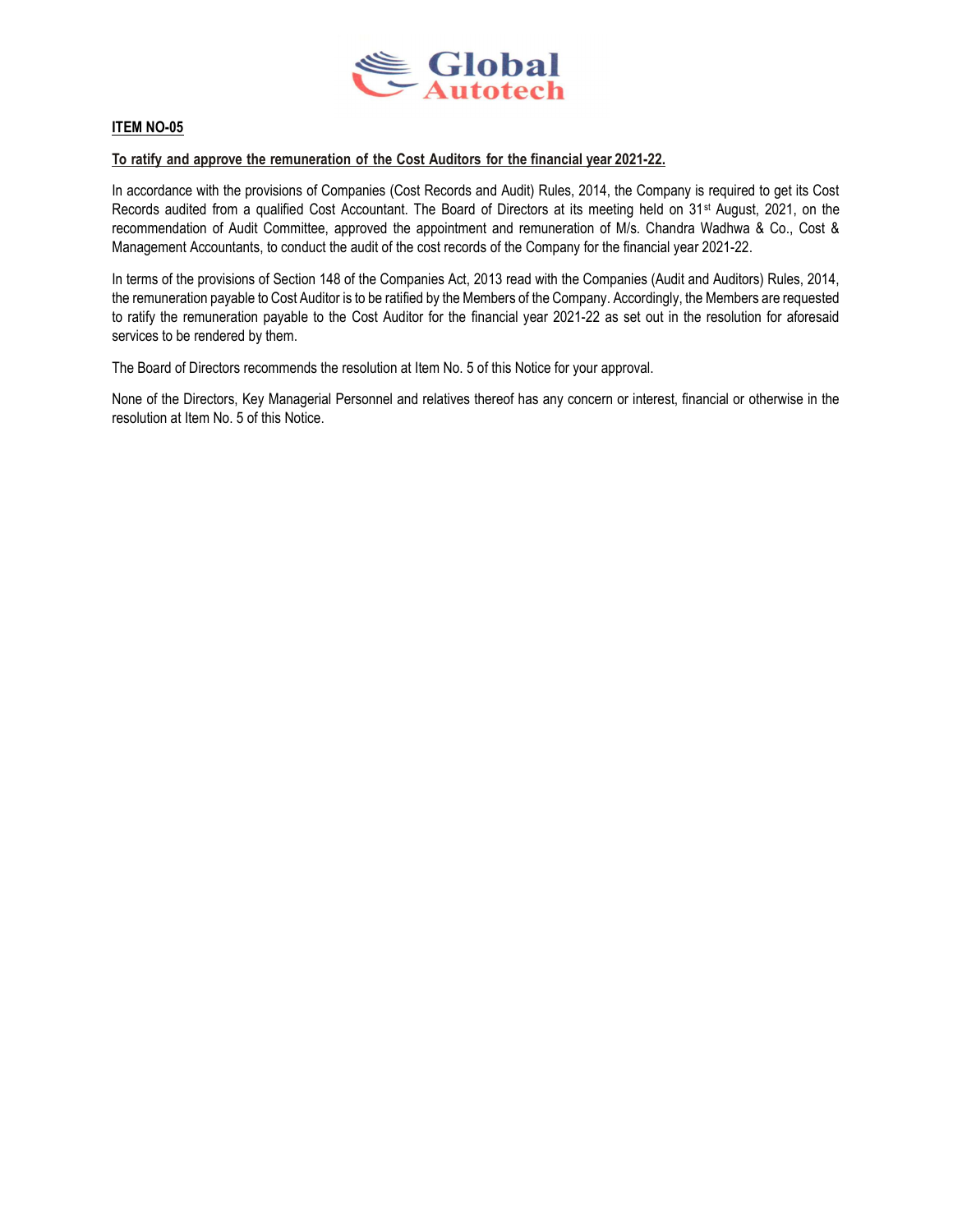

#### PROXY FORM FORM NO. MGT 11 [Pursuant to section 105(6) of the Companies Act, 2013 and rule 19(3) of the Companies (Management and Administration) Rules, 2014]

Venue of the Meeting: Global Autotech Limited Regd. Off. 83 LGF World Trade Centre Barakhamba Lane New Delhi 110001 CIN: U34300DL2003PLC120424 Date & Time: Thursday, September 30, 2021 at 11.00 A.M.

| Name of the Member(s) |  |
|-----------------------|--|
| Registered office     |  |
| E-mail id             |  |
| Folio No./ Client Id  |  |
| DP ID                 |  |

I/We being a member of ……………………………shares of the above named company, hereby appoint Name ……………………

|  | Address |  |
|--|---------|--|
|--|---------|--|

Email Id…………….

Signature…………………….

Or failing him

Name………………..

Address ……………….

Email Id…………….

Signature…………………….

AFFIX REVENUE STAMP OF

of as my/our proxy to vote for me/us on my/our behalf at the Annual General Meeting of the Company to be held on Friday, the 30th day of September, 2021 at 11.00 a.m.

Signed this \_\_\_\_\_\_ day of \_\_\_\_\_\_ 2021

Note: This form of Proxy in order to be effective should be duly completed and deposited at the registered office of the Company, not less than 48 hours before the commencement of the Meeting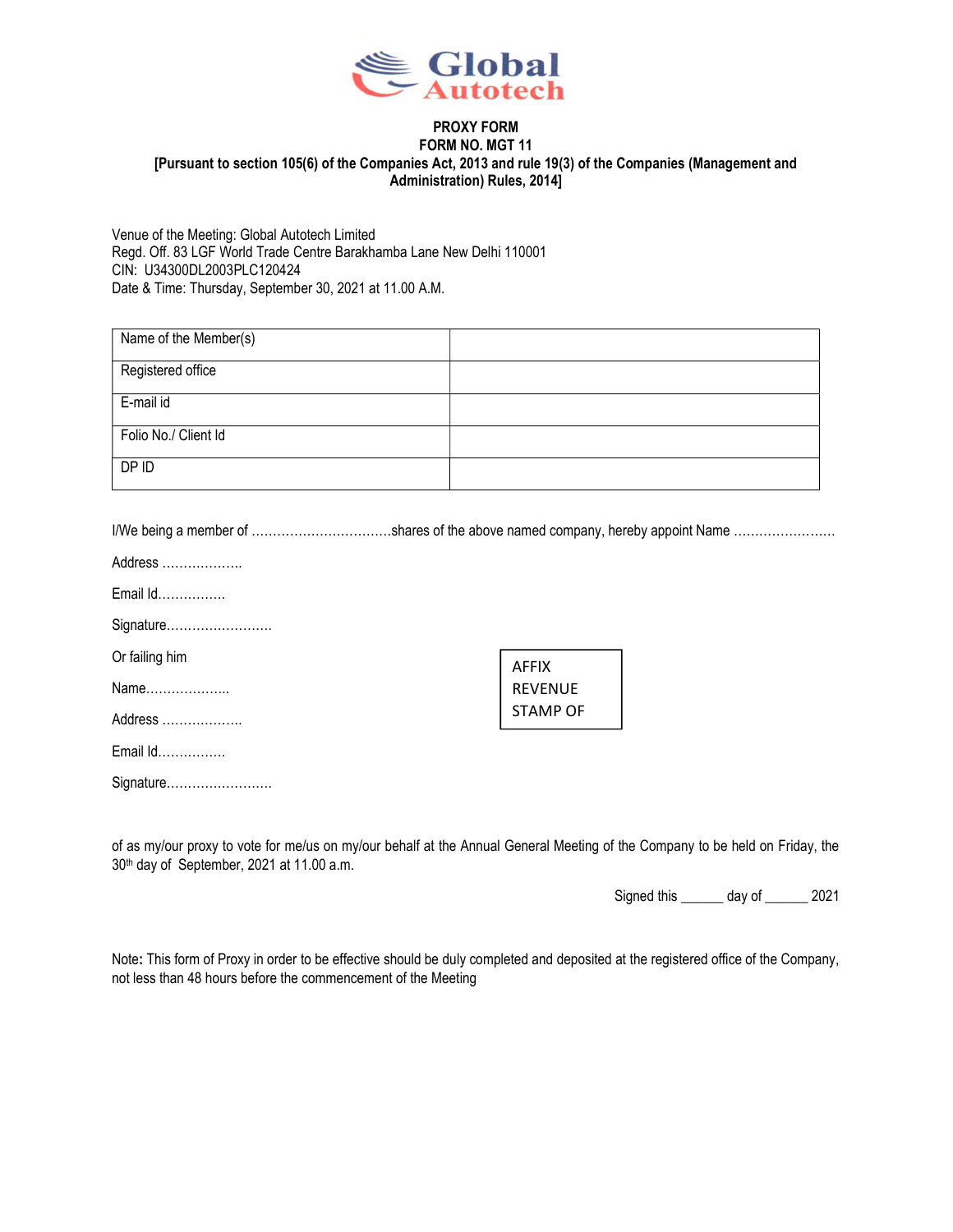

### ATTENDANCE SLIP

Venue of the Meeting: Global Autotech Limited Regd. Off. 83 LGF World Trade Centre Barakhamba Lane New Delhi 110001 CIN: U34300DL2003PLC120424 Date & Time: Thursday, September 30, 2021 at 11.00 A.M.

I hereby record my presence at the Annual General Meeting of the shareholders of Global Autotech Limited being held on Thursday, September 30, 2021 at 11.00 A.M. at 83 LGF World Trade Centre Barakhamba Lane New Delhi 110001.

Full name of Shareholder: \_\_\_\_\_\_\_\_\_ Signature: \_\_\_\_\_\_\_\_\_\_\_\_\_

Folio No. \_\_\_\_\_\_\_\_\_\_\_\_ DP ID & Client ID: \_\_\_\_\_\_\_\_\_\_\_\_

No. of Shares held: \_\_\_\_\_\_\_\_\_\_

Full name of Proxy: \_\_\_\_\_\_\_\_ Signature: \_\_\_\_\_\_\_\_\_\_\_

(To be filled if Proxy attends instead of member(s))

Note: Shareholders attending the meeting in person or by proxy are requested to complete the attendance slip in all respects and hand it over at the entrance of the meeting hall.

Date: Place: New Delhi